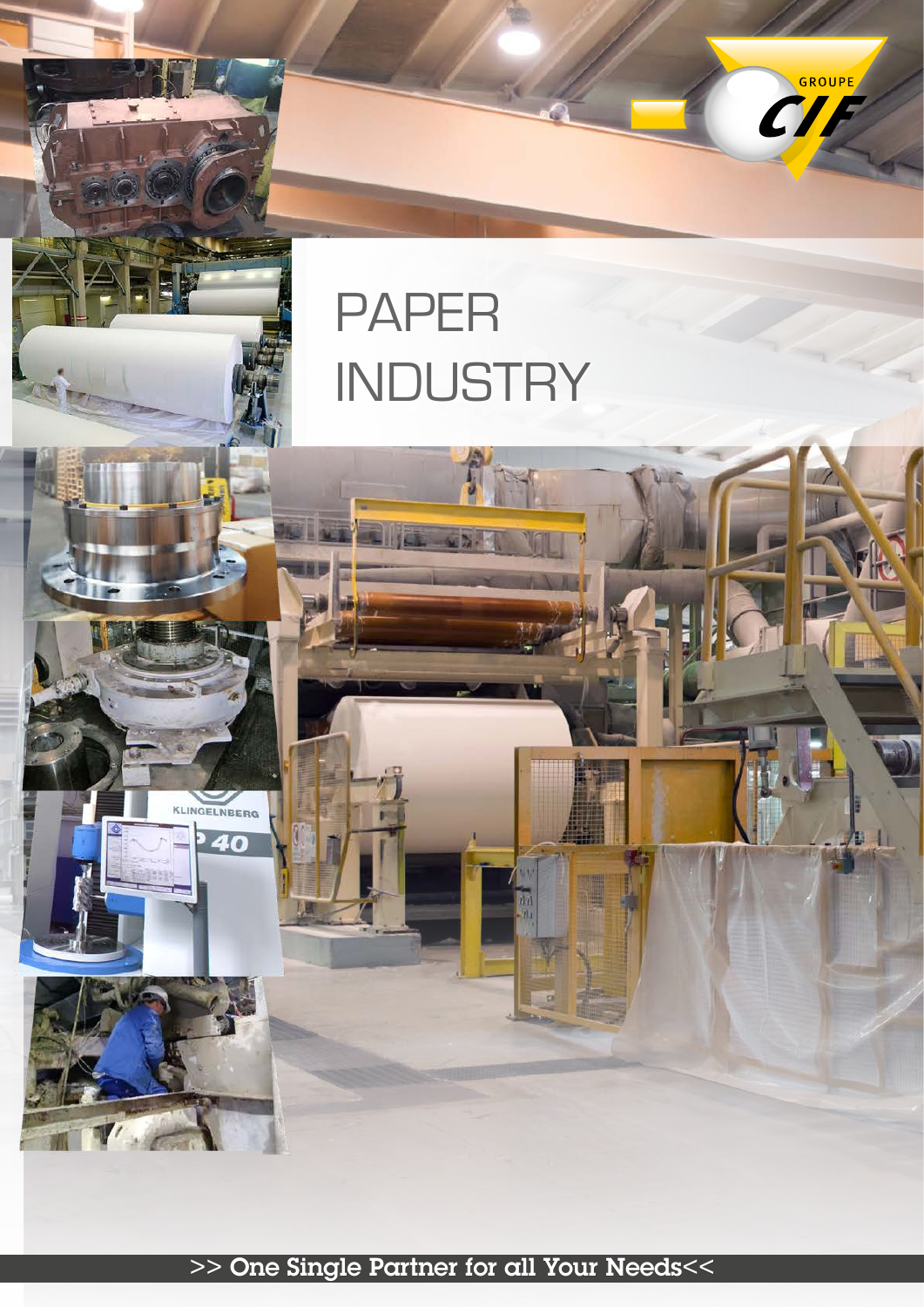# NEW GEARBOXES AND COUPLINGS

### **#** GEARBOXES - small and large sizes



**# GIRTH GEARS** 







FLEXIDENT® RANGE

**FLEXIBLE GRID COUPLING** 



FLEXACIER® RANGE

SPECIAL COUPLING

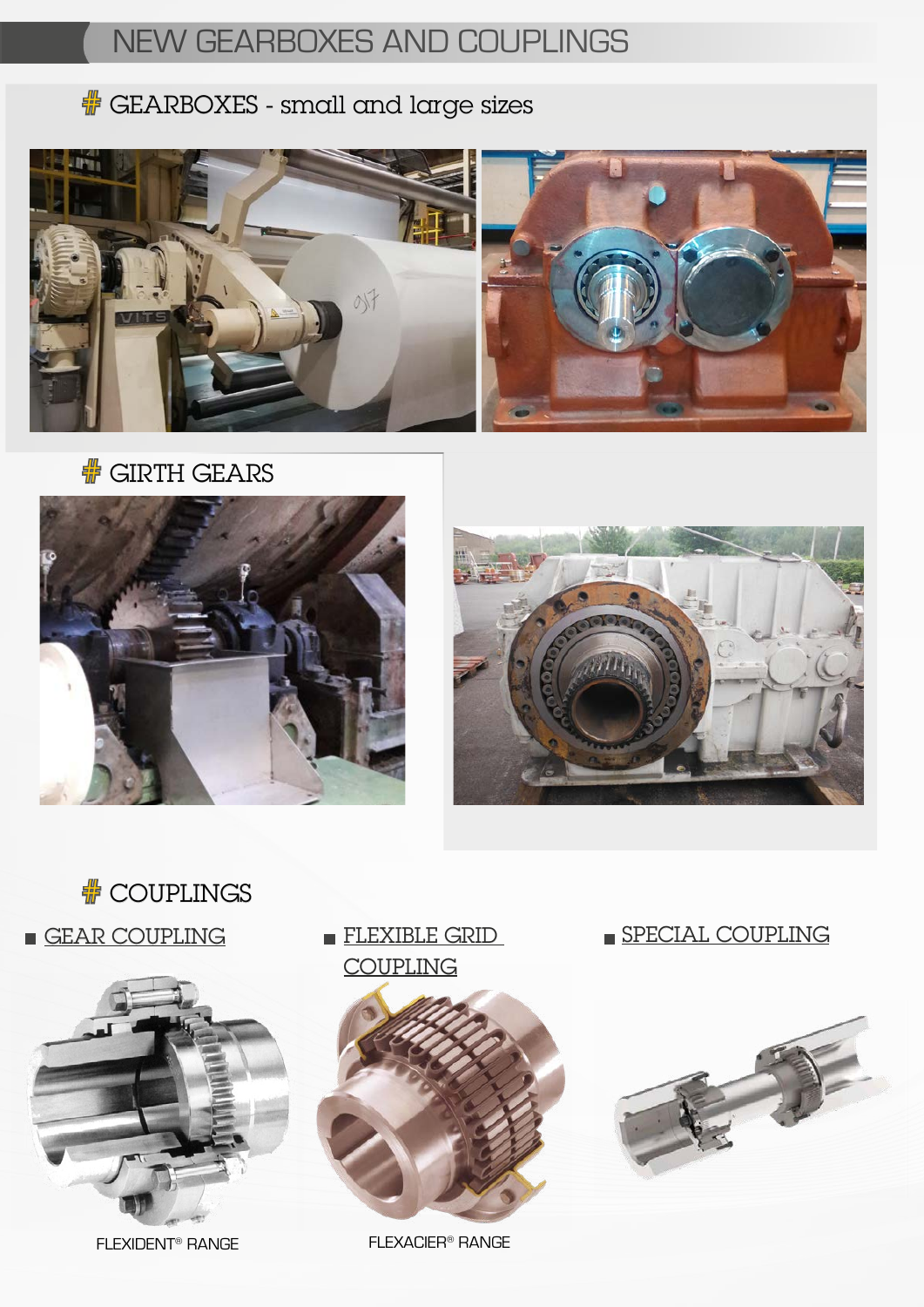# GEARBOX REFURBISHMENT



Dye penetrant inspection





optional 3D casing measurement

• Dimensional inspection of casing bores and/or

#### **# REFURBISHMENT OF GEARBOXES OF ANY BRAND**